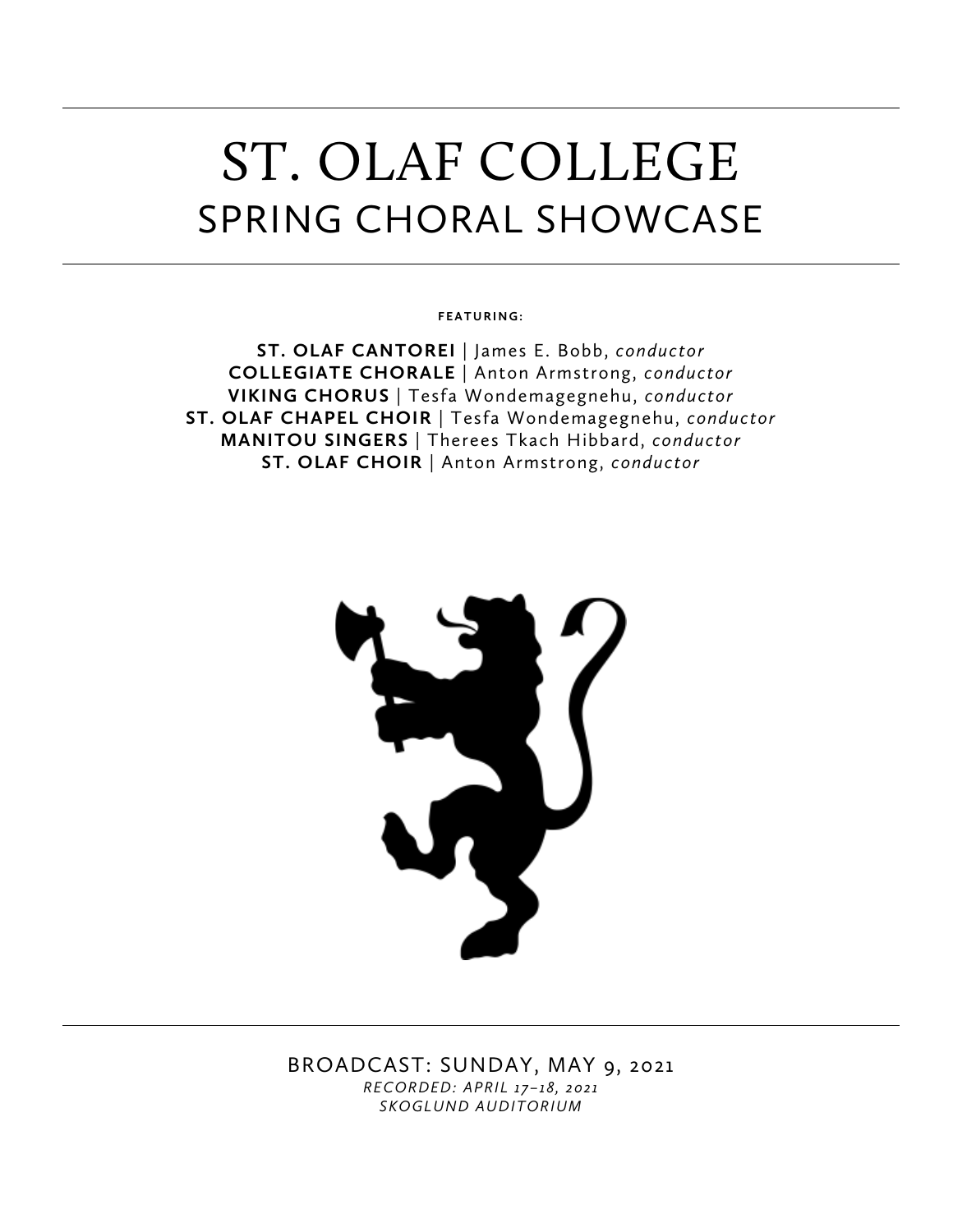## ST. OLAF CANTOREI JAMES E. BOBB, *CONDUCTOR*

Evan Schlicht '23, *organ*

**Sing Ye to the Lord** Edward Bairstow (1874–1946)

Sing ye to the Lord, for He has triumphed gloriously. Pharoah's chariots and his host hath He cast into the sea.

Mighty Victim from the sky, hell's fierce powers beneath Thee lie; Thou hast conquered in the fight, Thou hast brought us life and light.

Now no more can death appall, now no more the grave enthrall; Thou hast opened Paradise, and in Thee Thy saints shall rise.

Thou hast opened Paradise, and in Thee Thy saints shall rise. Alleluia! Amen.

*— Robert Campbell, from Exodus*

### **O For a Thousand Tongues to Sing** Mark A. Miller (b. 1967)

Oliver Steissberg '23, *piano*

O for a thousand tongues to sing my great Redeemer's praise, the glories of my God and King, the triumphs of his grace!

My gracious Master and my God, assist me to proclaim, to spread through all the earth abroad the honors of thy name.

Jesus! the name that charms our fears, that bids our sorrows cease; 'tis music in the sinner's ears, 'tis life and health, and peace.

Hear him, ye deaf; his praise, ye dumb, your loosened tongues employ; ye blind, behold your Savior come, and leap, ye lame, for joy.

*— Charles Wesley*

**For Peace** Jane Marshall (1924–2019)

For peace in our country, for victims of violence everywhere, for all who are struggling for peace and justice, for churches in conflict, for a world without war and violence. Lead us from death to life, from falsehood to truth, lead us from despair to hope, from fear to trust, lead us from hate to love, from war to peace. Let peace fill our hearts, let peace fill our world, let peace fill the universe!

> *— World Council of Churches: Decade to Overcome Violence (2001–2010), Jane Marshall, alt.*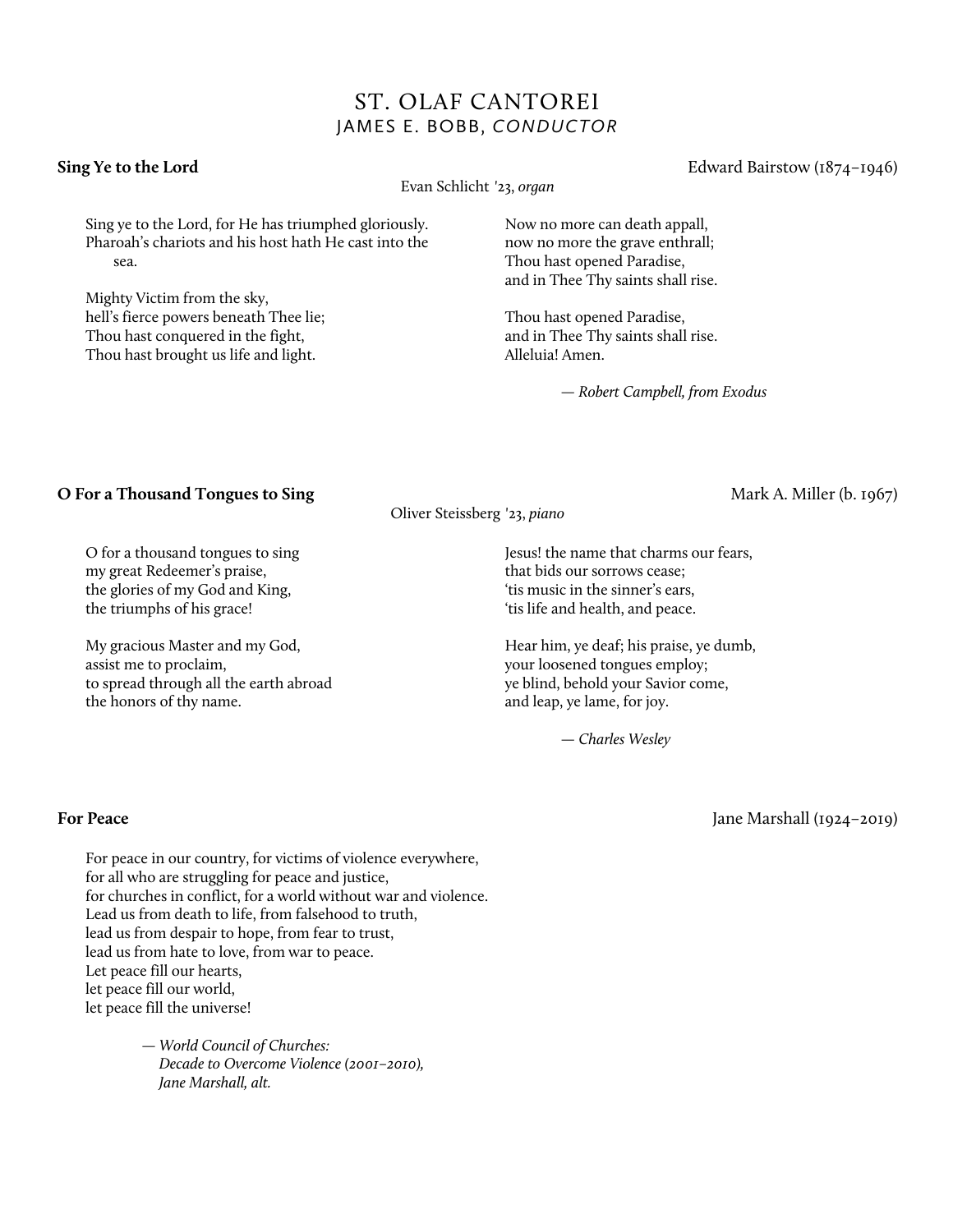COLLEGIATE CHORALE ANTON ARMSTRONG, *CONDUCTOR* Emily Albrecht '21, *collaborative pianist and student assistant*

### **I Lift Up My Eyes To The Hills** Paul Bouman (1918–2019)

I lift up my eyes to the hills; From where is my help to come? My help comes from the Lord, The maker of heaven and earth. He will not let your foot be moved, And he who watches over you will not fall asleep. Behold he who keeps watch over Israel Shall neither slumber nor sleep;

The Lord himself watches over you; The Lord is your shade at your right hand, So that the sun shall not strike you by day, Nor the moon by night. The Lord shell preserve you from all evil; It is he who shall keep you safe. The Lord shall watch over your going out and coming in, From this time forth for evermore.

*— Psalm 121*

#### **God Is Our Hope** John Bertalot (b. 1931)

Tho' the waters rage and well, Tho' the mountains shake. Be still and know that I am God. I am exalted in the earth. God is our hope, God is our strength, The Lord of hosts is with us, The God of Jacob is our refuge.

*— Psalm 46*

**Blessing** Katie Moran Bart '78 (b. 1956)

God is our hope, God is our strength, God is a very present help in trouble. Therefore will we not fear, Tho' the earth be moved, Tho' the hills be carried Into the midst of the sea.

May the road rise up to meet you, May the wind be always at your back, May the sun shine warm upon your face, And the rain fall soft upon your fields, And until we meet again, May God hold you in the palm of His hand.

*— Irish poem*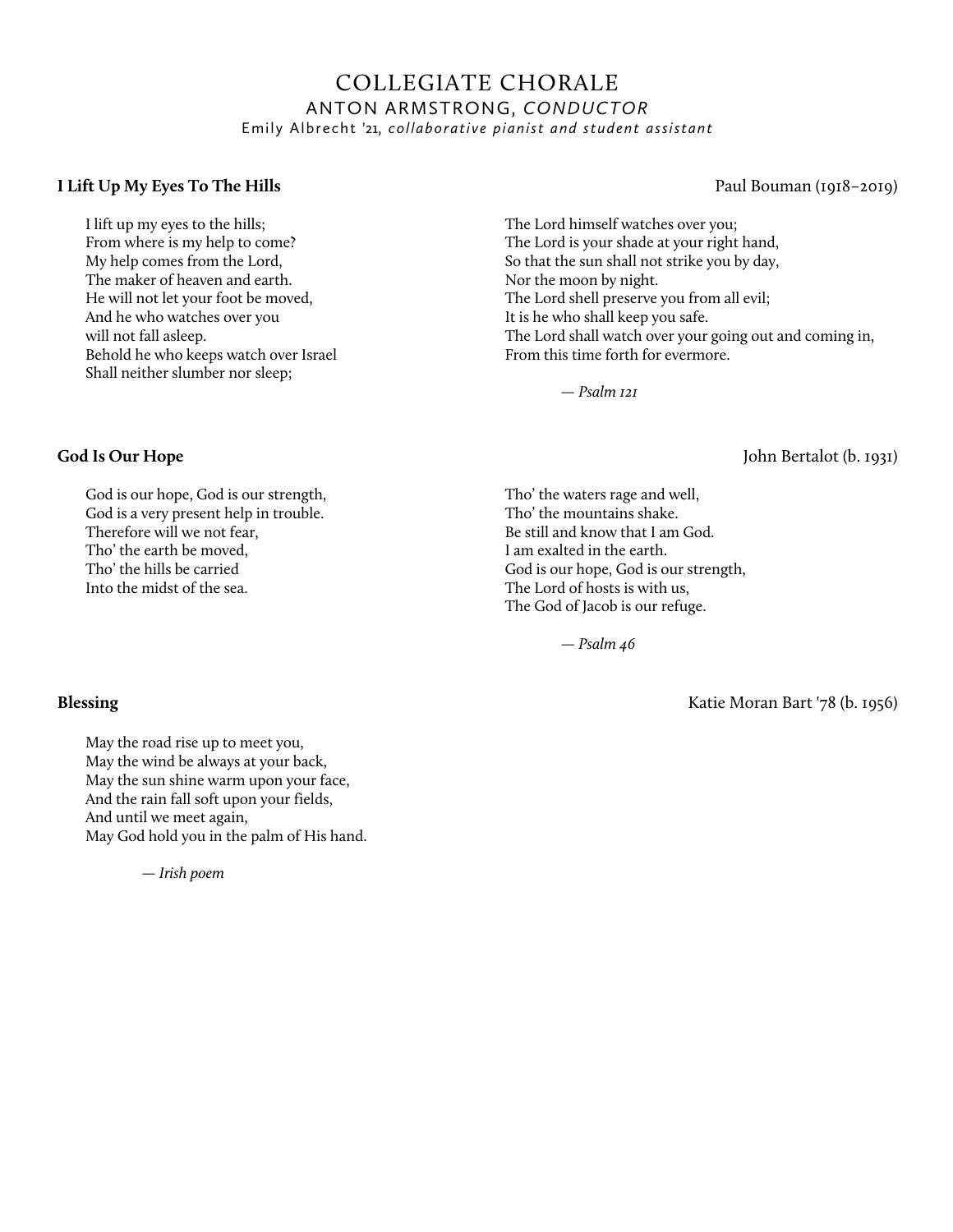## VIKING CHORUS TESFA WONDEMAGEGNEHU, *CONDUCTOR*

Lacy Williams *'*21, *student assistant*

### **If You Heard My Voice** Sherry Blevins and the state of the state of the state of the Sherry Blevins Sherry Blevins

(Premiere Performance)

Anna Seppa *'*21, *cello;* Julian Colville *'*24, *piano*

If you heard my voice, what did I say? Your words are like the night and mine like day. Does my tune ring hollow in your ear — A melody that no one wants to hear?

Just listen with your heart and then you'll know, As winds of change around us start to blow, That music comes by night as in the day, And no one should wish either song away!

Sing on and on!

*— Sherry Blevins*

**Be Thou My Vision** arr. Michael Engelhardt (b. 1974)

Lacy Williams *'*21, *conductor;*

### Shea Dickinson *'*24, *percussion;* Austin Meyer *'*22, *percussion;* Julian Malaby *'*21, *electric bass;* Parker Barrette *'*24, Connor Fogarty *'*24, Elijah Culp *'*24, *solo trio*

Be thou my vision, O Lord of my heart; Naught be all else to me, save that thou art — Thou my best thought by day or by night, Waking or sleeping, thy presence my light.

Be thou my wisdom, and thou my true word; I ever with thee and thou with me, Lord; Thou my great Father, I thy true son; Thou in me dwelling, and I with thee one.

Be thou my battle shield, sword for my fight; Be thou my dignity, thou my delight, Thou my soul's shelter, thou my high tower: Raise thou me heav'n-ward, O Pow'r of my pow'r.

High King of heaven, my victory won, May I reach heaven's joys, O bright heav'n's Sun! Heart of my own heart, whatever befall, Still be my vision, O Ruler of all.

> *— Traditional Irish, trans. Mary E. Byrne (1880–1931)*

Zack Brumbaugh '24, *piano*

**Walk in Jerusalem** arr. Rollo Dilworth (b. 1970)

I wanna be ready. I wanna be ready to walk in Jerusalem jus' like John.

Are you ready? Are you ready to walk in Jerusalem jus' like John?

John said the city was jus' four square. And he declared he'd meet me there.

O John, O John, what do you say? I'll be there in the comin' day.

I am ready. I am ready to walk in Jerusalem jus' like John!

*— Traditional spiritual*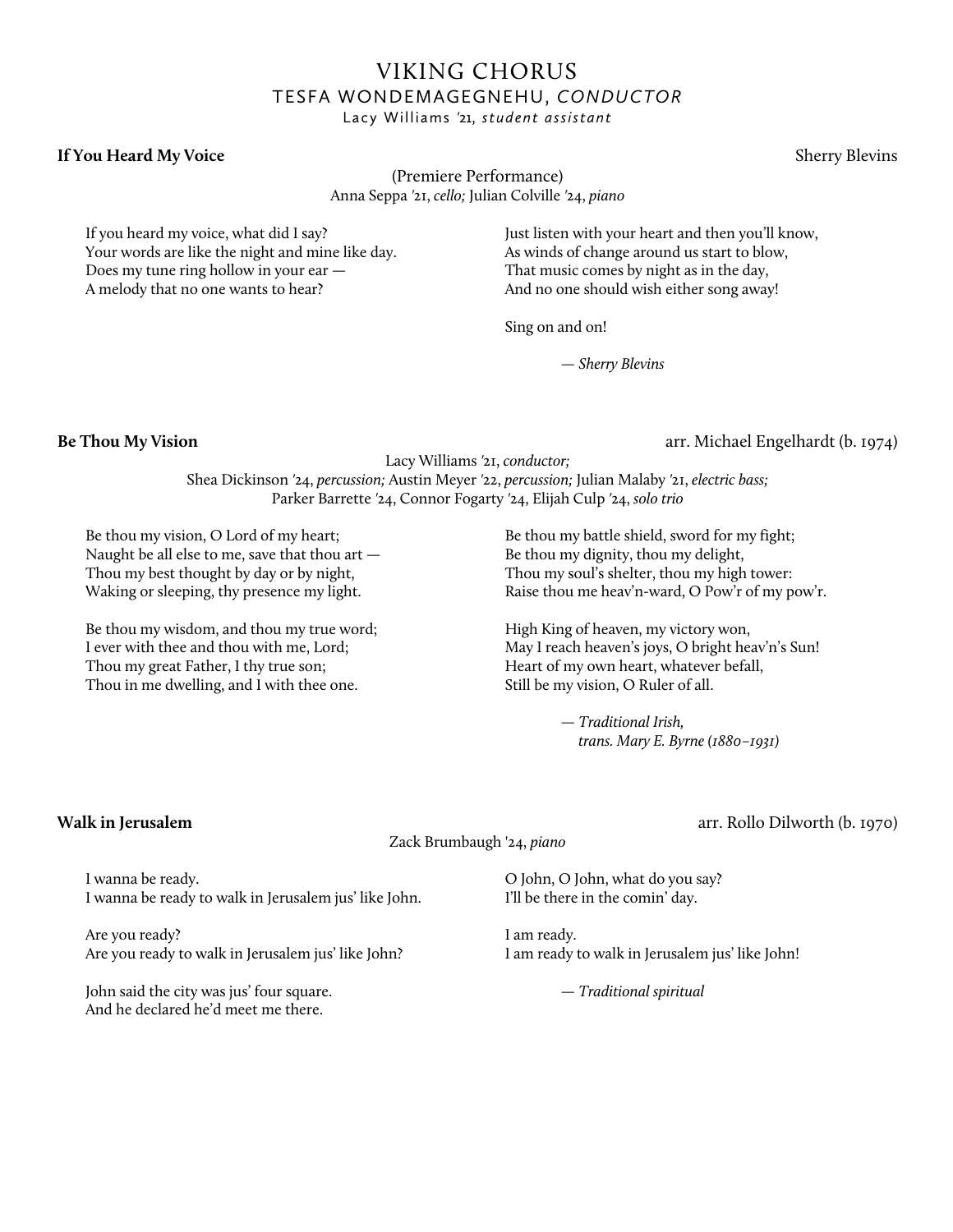### ST. OLAF CHAPEL CHOIR TESFA WONDEMAGEGNEHU, *CONDUCTOR* Will Rand *'*22, *collaborative pianist*

My Dear Beautiful People,

Each time you are broken, I break, I break, I break a little more Then un-break,

I am piecing myself back together With the care of a potter's hands I clay phoenix

Nathan Lyle *'*23, *trumpet*

I feel the heat Of our resurrections burning To glaze our skin into glow My fire and my kiln Are these words, this space The intimate threads Of our connection

I envision us going on To eclipse, building, bigger, bigger, Bigger More luminous So bright

**Our Phoenix** Mari Esabel Valverde (b. 1987)

My beautiful people Our breaking is our making

[Let] us dream towards What we want Beyond survival Let us dream towards loving Ourselves Over and over again My beautiful people I can taste our honeyed victory My beautiful people Our dangerous sweetness Is our rebellion

*— Amir Rabiyah (b. 1978)*

**True Colors Billy Steinberg (b. 1950) and Tom Kelly (b. 1952) Billy Steinberg (b. 1950) and Tom Kelly (b. 1952)** arr. James Deignan

Emily Hensley *'*23, Maria Coughlan *'*23, Gabbie Holtzman '21, *soloists*

You with the sad eyes Don't be discouraged, oh I realize It's hard to take courage In a world full of people You can lose sight of it all The darkness inside you Can make you feel so small

Show me a smile then Don't be unhappy Can't remember when I last saw you laughing This world makes you crazy And you've taken all you can bear Just call me up 'Cause I will always be there

I see your true colors Shining through I see your true colors And that's why I love you So don't be afraid to let them show Your true colors True colors are beautiful Like a rainbow

*— Billy Steinberg and Tom Kelly*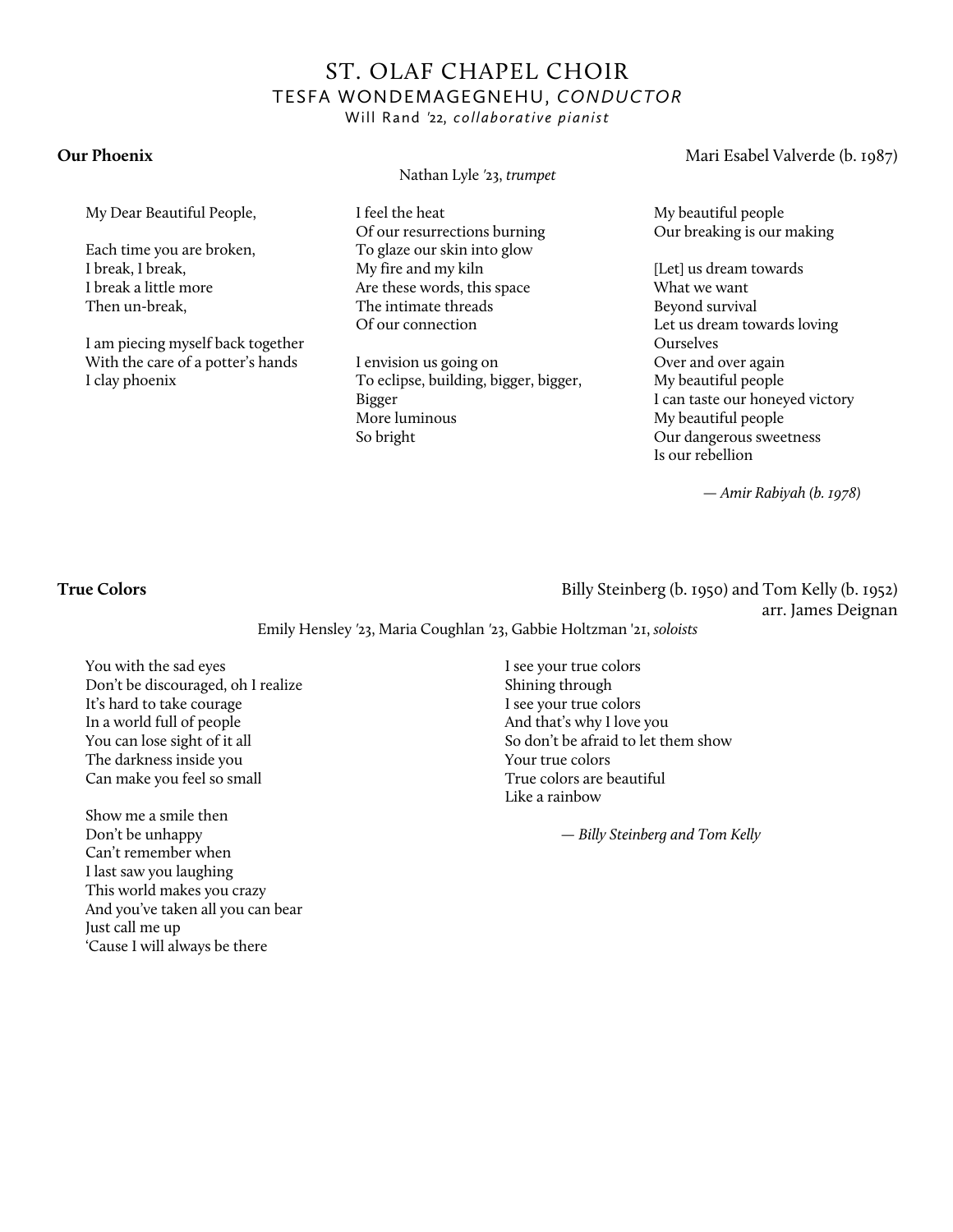### MANITOU SINGERS THEREES TKACH HIBBARD, *CONDUCTOR* Maddie Smoot '22, *student assistant* | Elsa Buck '22, *collaborative pianist*

Ann Ambach '21, Elijah Leer '22, *handbells*

**Songs from Silence** Elaine Hagenberg (b. 1979)

Song of My Heart

If the song of my heart falls silent, sing to me, sing to me.

Stir the Embers

When our voices stir the embers, my heart remembers our song again.

*— Brian Newhouse*

Come when the nights are bright with stars Or come when the moon is mellow; Come when the sun his golden bars Drops on the hay-field yellow. Come in the twilight soft and gray, Come in the night or come in the day, Come, O love, whene'er you may, And you are welcome, welcome.

You are sweet, O Love, dear Love, You are soft as the nesting dove. Come to my heart and bring it to rest As the bird flies home to its welcome nest.

### **Invitation to Love Marques L. A. Garrett (b. 1984) Marques L. A. Garrett (b. 1984)**

Come when my heart is full of grief Or when my heart is merry; Come with the falling of the leaf Or with the redd'ning cherry. Come when the year's first blossom blows, Come when the summer gleams and glows, Come with the winter's drifting snows, And you are welcome, welcome.

*— Paul Laurence Dunbar (1872–1906)*

### **She** Laura Mvula (b. 1986) and Steve Brown (b. 1958) arr. Andrea Ramsey

Hannah Paulson *'*24, Hannah Richey *'*24, Alexys Sayegh *'*24, *soloists*

She walked to watch you with the head down low She wondered if there's a way out of the blue Who's gonna take her home this time She knew that this time wouldn't be the last time

There she waits looking for a savior, Someone to save her from her dying self Always taking ten steps back and one step forward, She's tired, but she don't stop

She don't stop, she don't stop, she don't stop She don't stop, she don't stop, she don't stop Every day she stood, hoping for a new light She closed her eyes and she had a smile voice say You don't stop, no, you belong to me She cried, maybe it's too late

She don't stop, she don't stop, she don't stop She don't stop, she don't stop, she don't stop

She walked to watch you with the head down low She wondered if there's a way out of the blue Who's gonna take her home this time She knew that this time wouldn't be the last time

*— Laura Mvula and Steve Brown*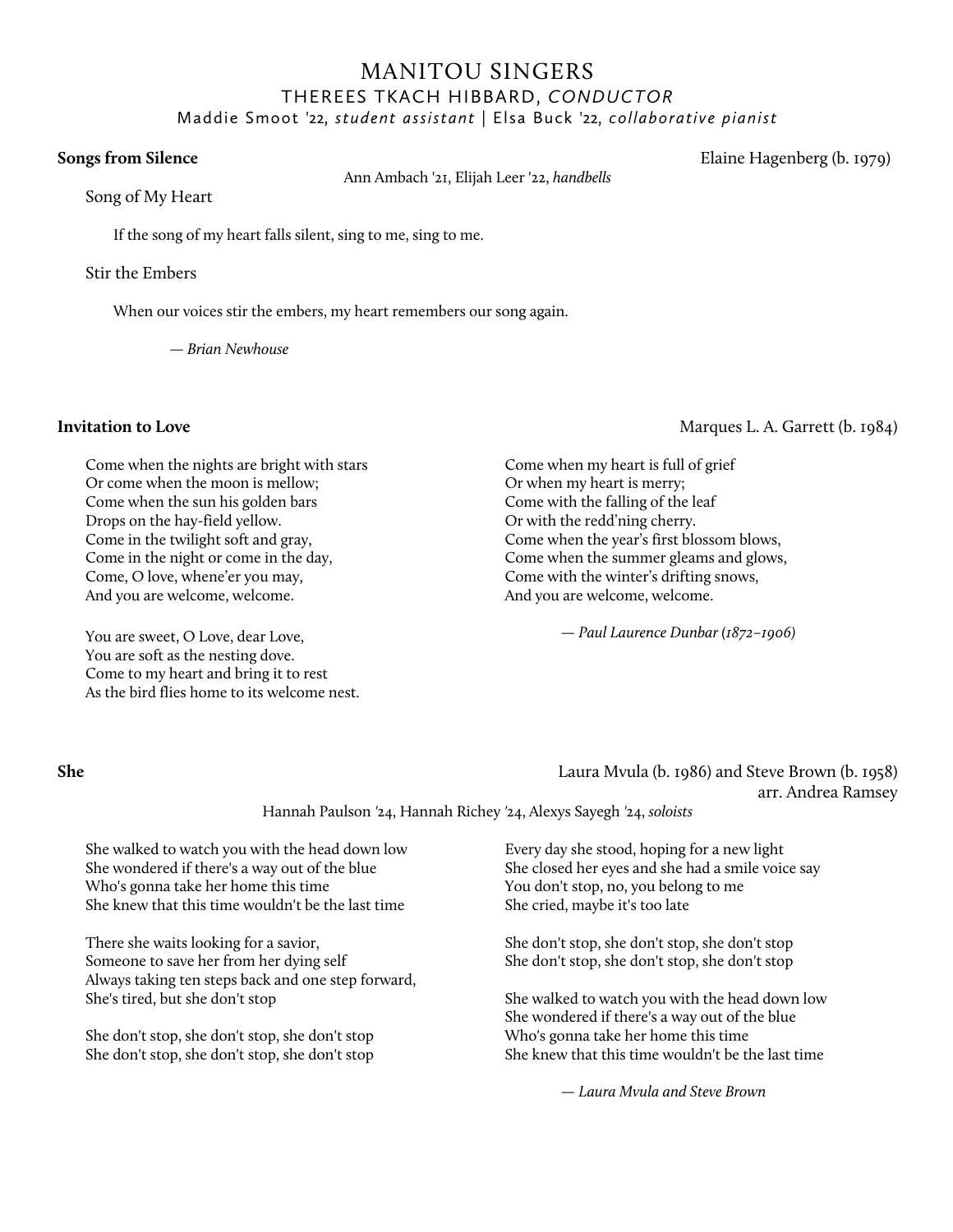#### *SUNG IN LATIN AND ENGLISH*

Ad Astra per aspera *To the stars through difficulties* To the stars… Sursum, sursum, sursum *Look upward* When you're tired and troubled and you have lost your way, Don't let hard times lead you astray. Though you may be weary, just know you're not alone, For the stars will guide you home. Movere deinceps *Move forward* Sine cura, post omnes *Leave all cares behind* Ad Astra! *To the stars!*

*— Jake Narverud*

## ST. OLAF CHOIR ANTON ARMSTRONG, *CONDUCTOR*

### **On the Common Ground** Alice Parker (b. 1925)

Cees Postema '21, Sophie Vogel '22, *soloists*

Help me, Lord, find the common ground Between the high and the low, Between the poor and the rich, Between the old and the young, Between the black and the white.

Help me find the common ground Between the shouting and the silence, Between the bound and the free, Between the grief and the joy, Between the heart and the mind.

Open us, Lord, guide us to that meeting place, Where we can see each other, hear each other, Care for each other.

Where we can sing together, work together, Play together on the common ground. Come, let us meet together on the common ground.

*— Alice Parker*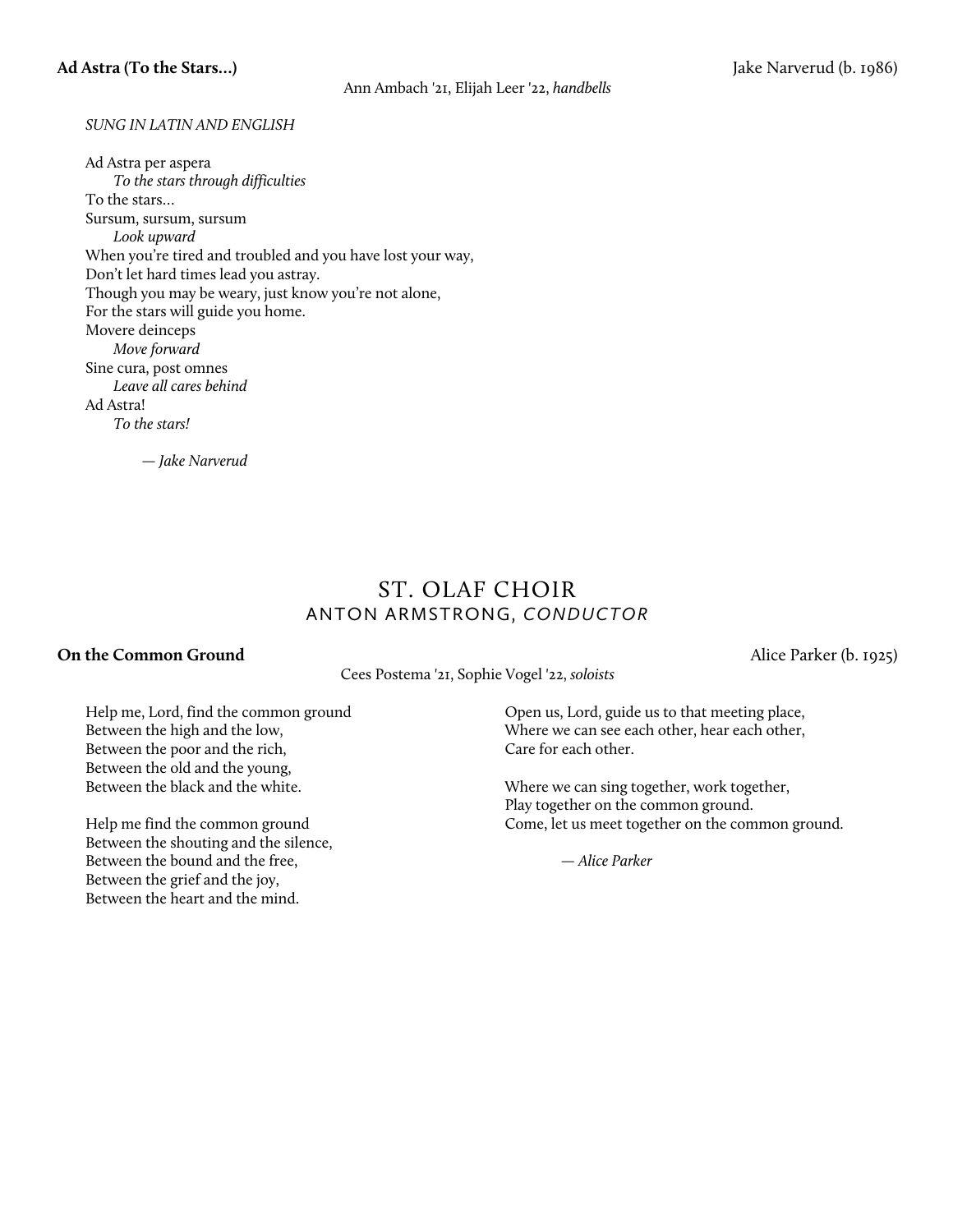### *SUNG IN LATIN*

*Ave Maria, gratia plena, Dominus tecum. Benedicta tu in mulieribus, et benedictus fructus ventris tui, Jesus. Sancta Maria, Mater Dei, Ora pro nobis peccatoribus, nunc et in hora mortis nostrae. Amen.*

Hail Mary, full of grace, the Lord is with thee. Blessed art thou among women, and blessed is the fruit of thy womb, Jesus. Holy Mary, Mother of God, pray for us sinners, now and in the hour of our death. Amen.

*— Luke: 1:28, 42 and the Roman Breviary of 1568*

**Set Me As a Seal** Robert Scholz '61 (1939–2021) arr. David Scholz '94 (b. 1972)

### Emily Albrecht '21, *piano;* Charles Gray, *violin*

### SUNG IN LOVING MEMORY OF ROBERT VICTOR SCHOLZ (1939–2021)

Let me share with you all that I am, all that I shall become. Let me share with you all that is you, all that you shall become. Let us share between us the God that binds us to one another, that frees us to live among one another. Set me as a seal upon your heart. For love is stronger than death. For passion is fiercer than the grave. For love is of God.

*— Mark Douglas, based on Song of Solomon and 1 John 4:7*

### *SUNG IN SPANISH*

*Arroz con leche Me quiero casar Cón una señorita De San Nicolás, Que sepa coser Que sepa border Que sepa abrir la puerta A jugar. Con esta si Con esta no Con esta señorita Me caso yo.*

**Arroz Con Leche** Setting by Carlos Gustavino (1912–2000)

Rice with milk. I want to get married With a little lady From San Nicolás, Who knows how to sew Who knows how to embroider, Who knows how to open the door To go play. With this one, yes, With this one, no With this little lady I'll get married.

*— Traditional Latin American*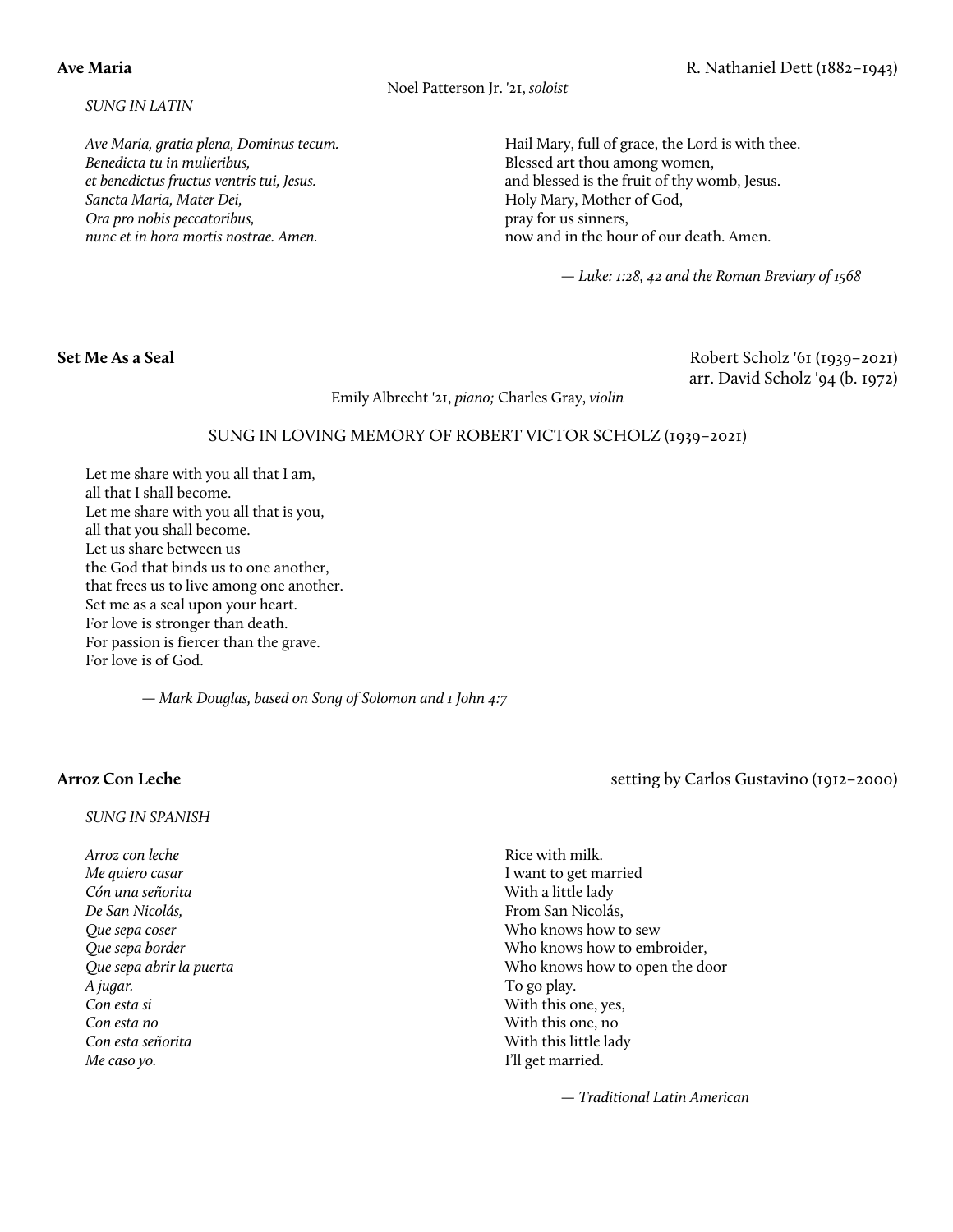### **Hold Fast to Dreams** Susan LaBarr (b. 1981)

Hold fast to dreams For if dreams die Life is a broken-winged bird That cannot fly. Hold fast to dreams For when dreams go Life is a barren field Frozen with snow

*— Langston Hughes (1902–1967)*

### **Praise His Holy Name!** (b. 1973)

Kyle Dacon '22, *piano;* Eugene Sandel '22, *tambourine*

Sing till the power of the Lord come down. Shout Hallelujah! Praise His Holy name!

Amazing grace, how sweet the sound that saved a wretch like me; I once was lost, but now I'm found, was blind, but now I see.

Jesus, Jesus, how I love Thee! Shout Hallelujah! Praise His Holy name!

Must Jesus bear the cross alone and all the world go free? No, there's a cross for ev'ryone and there's a cross for me.

*— Keith Hampton*

**Beautiful Savior** Silesian folk tune arr. F. Melius Christiansen (1877–1955)

Audrey Lane-Getaz '22, *soloist*

Fair are the meadows, Fairer the woodlands, Robed in flowers of blooming spring; Jesus is fairer, Jesus is purer, He makes our sorrowing spirit sing.

Beautiful Savior, Lord of the nations, Son of God and Son of Man! Glory and honor, Praise, adoration, Now and forevermore be thine!

> *— Gesangbuch, Münster, 1677 trans. Joseph H. Seiss*

*All texts/translations reprinted with permission from ONE LICENSE, License #A-700000*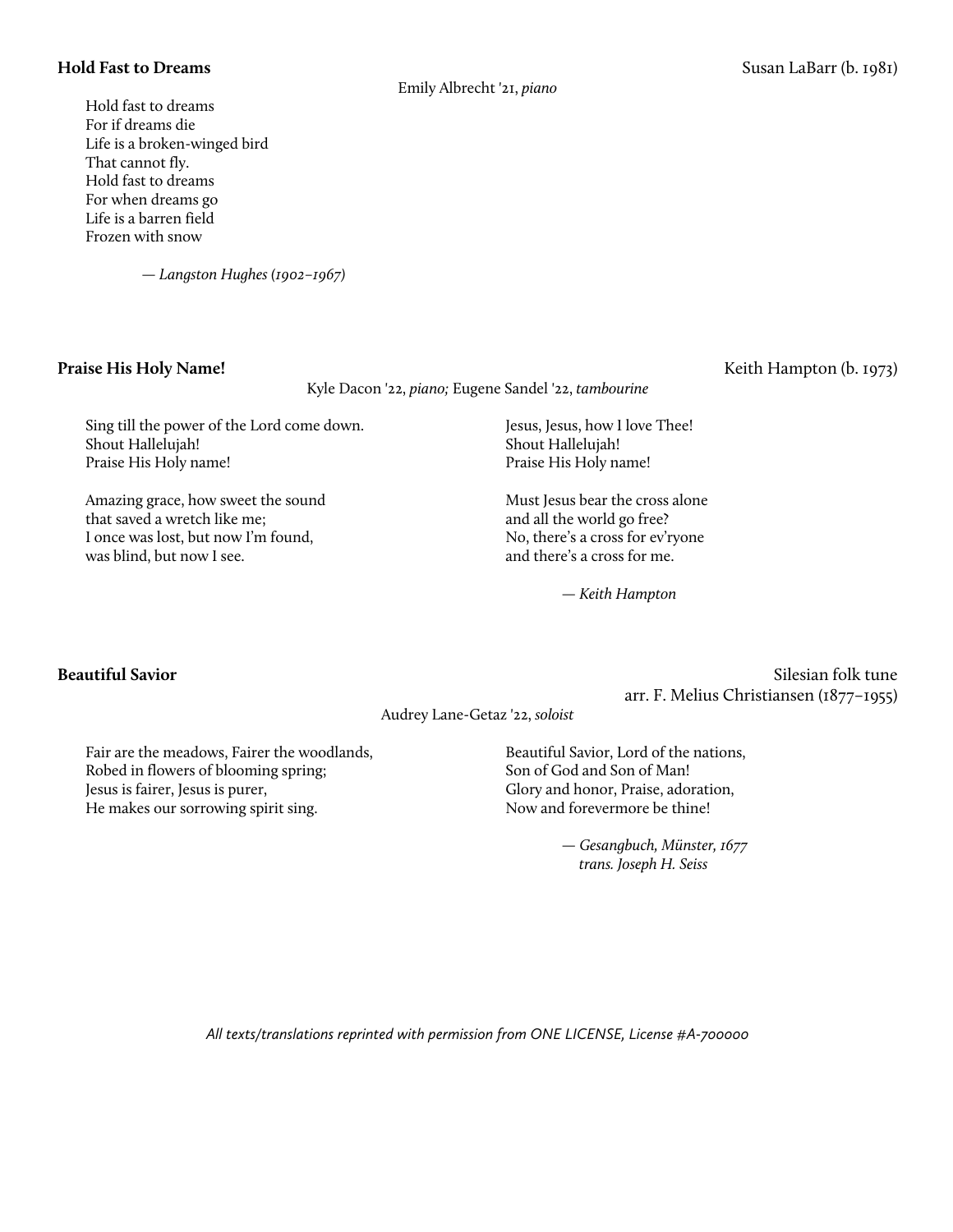## ST. OLAF CANTOREI JAMES E. BOBB, *CONDUCTOR*

#### **SOPRANO I**

Emma Auby, *Monona, Wis.* Grace Bloomquist, *Maple Plain, Minn.* Lauren Dahl, *Chanhassen, Minn.* Meredith Frey, *Broomfield, Colo.*

•Chloe Hanstra, *Niles, Mich.* Dorienne Hoven, *Minneapolis, Minn.* Kayli Keim, *Millersburg, Ohio* Abbey Kelley-Lanser, *Hopkinton, Mass.*

•Tamsin Olson, *Dousman, Wis.* Sophia Rice*, Seattle, Wash.*

•Kate Rudberg, *Hibbing, Minn.* Amanda Staab, *Littleton, Colo.* Raina Swanson Edson, *Bellevue, Wash.*

#### **SOPRANO II**

Kirsten Anderson, *Dayton, Minn.* Emma Boehm, *Shorewood, Wis.* Meredith Enersen, *Lincoln, Neb.* Julia Hearn, *Skaneateles, N.Y.* Samantha Maul, *Madelia, Minn.* Emma McClure, *Aurora, Colo.* Emily McCoy, *Eagan, Minn.* Abby Newcomb, *Monmouth, Ill.* Abigail St. John, *Chicago, Ill.* Amanda Stagg, *Minneapolis, Minn.* McKenna Steineman, *Effingham, Ill.* •Salem Weitzenhoffer, *Houston, Texas* Sonia Wessen, *Cranston, R.I.*

#### **ALTO I**

Sannah Arvidson-Hicks, *Duluth, Minn.* Katie Gunn, *Greenfield, Ind.* Emilie Hapgood, *Normal, Ill.* Genevieve Hoover, *Mission Viejo, Calif.* Shelsea Johnson, *Fargo, N.D.* Annalissa Lane, *Williamsburg, Iowa* Grace Lofstrom, *Eden Prairie, Minn.* Ellie Noah, *Fargo, N.D.* Sophia Skinner, *Minneapolis, Minn.* Hannah Summers, *Spokane, Wash.* Sarah Teske, *Onalaska, Wis.* Emily Thompson, *Fremont, Ind.* Abby Wilson, *Rochester, Minn.*

### **DEPARTMENT OF MUSIC**

Kathryn Ananda-Owens, *department chair* David Carter, *department vice-chair* Barb Barth, *academic administrative assistant – music* Cheryl Bristol, *academic administrative assistant – music*  Holly King, *instrument repair technician* 

#### **BROADCAST/MEDIA SERVICES**

Jeffrey O'Donnell '02, *director of broadcast/media services* Joshua Wyatt '05, *associate director of broadcast/media services* Sean Tonko, *technical media specialist* Rebecca Beam '18, *production specialist*

#### **ALTO II**

Christine Albrecht, *San Jose, Calif.* Anna Cobb, *Hillsborough, N.C.* Anja Bunge Dulin, *St. Peter, Minn.* Sandra Gabel, *Plymouth, Minn.* Emily Knuths, *Madison, S.D.* Mallory Lindahl, *Wayzata, Minn.* Grace Martin, *Fairbanks, Alaska* •Aerin O'Malley, *Minneapolis, Minn.* Taylor Wesseln, *Yankton, S.D.* Rachel Whittington, *Downers Grove, Ill.* Megan Yee, *Sioux Falls, S.D.*

#### **TENOR I**

Cully Hauck, *Northfield, Minn.* Mark Jesmer, *Dekalb, Ill.* David Kelly, *Wellesley, Mass.* Seth Mutenda, *Tokyo, Japan* Jacob Van Norwick, *Plymouth, Wis.*

#### **TENOR II**

Ian Baxter, *Hopkins, Minn.* Jonah Forsyth, *Hanover, Minn.* Caleb Griffiths, *Minneapolis, Minn.* Henry Hillemann, *Northfield Minn.* Zach Husten, *White Bear Lake, Minn.* Bradford Jensen, *Bartlett, Ill.* Evan Schlicht, *Mount Pleasant, Wis.* •Jack Stetler, *Minneapolis, Minn.* Nate Trasowech, *Davenport, Iowa*

#### **BARITONE**

Josh Berkesch, *Spooner, Wis.* Grayson Broesch, *Omaha, Neb.* Victor Fesenmeyer, *Iowa City, Iowa* Hans Halstead, *Minnetrista, Minn.* Aaron Hautekeete, *Maryland Heights, Mo.*  Erik Hoeting, *Excelsior, Minn.* Agustin Rosales-Chase, *Victoria, Texas* Oliver Steissberg, *Davis, Calif.* Noah Trombley, *Sartell, Minn.*

#### **BASS**

Alex Davies, *Carmel Valley, Calif.* C. David Howard, *Arlington, Va.* Andrew Jeon, *Lexington, Mass.* Alex Kiprof, *Duluth, Minn.* Gabe Lepak, *St. Louis, Mo.* Andy Nelson, *Maple Grove, Minn.* Simon Patmore-Zarcone, *Los Altos Hills, Calif.* Aidan Sivers-Boyce, *Portland, Ore.* Noah Root, *Burnsville, Minn.* Nick Van Loh, *Duluth, Minn.*

•Officers and Management

#### **MUSIC ORGANIZATIONS AND COLLEGE RELATIONS**

Michael Kyle '85, *vice president for enrollment and college relations* Jean Parish '88, *director of college relations for music organizations*  Terra Widdifield '95, *associate director of music organizations*  Connor Smith, *assistant director of music organizations for audience development* Sarah Gingerich '11*, coordinator of music organizations* Courtney Kleftis, *associate librarian for ensembles & performing rights* Greta Ramsey '19, *arts management intern for production & concert management*

#### **FINE ARTS ADMISSIONS**

Molly Boes Ganza '08, *associate dean of fine arts recruitment*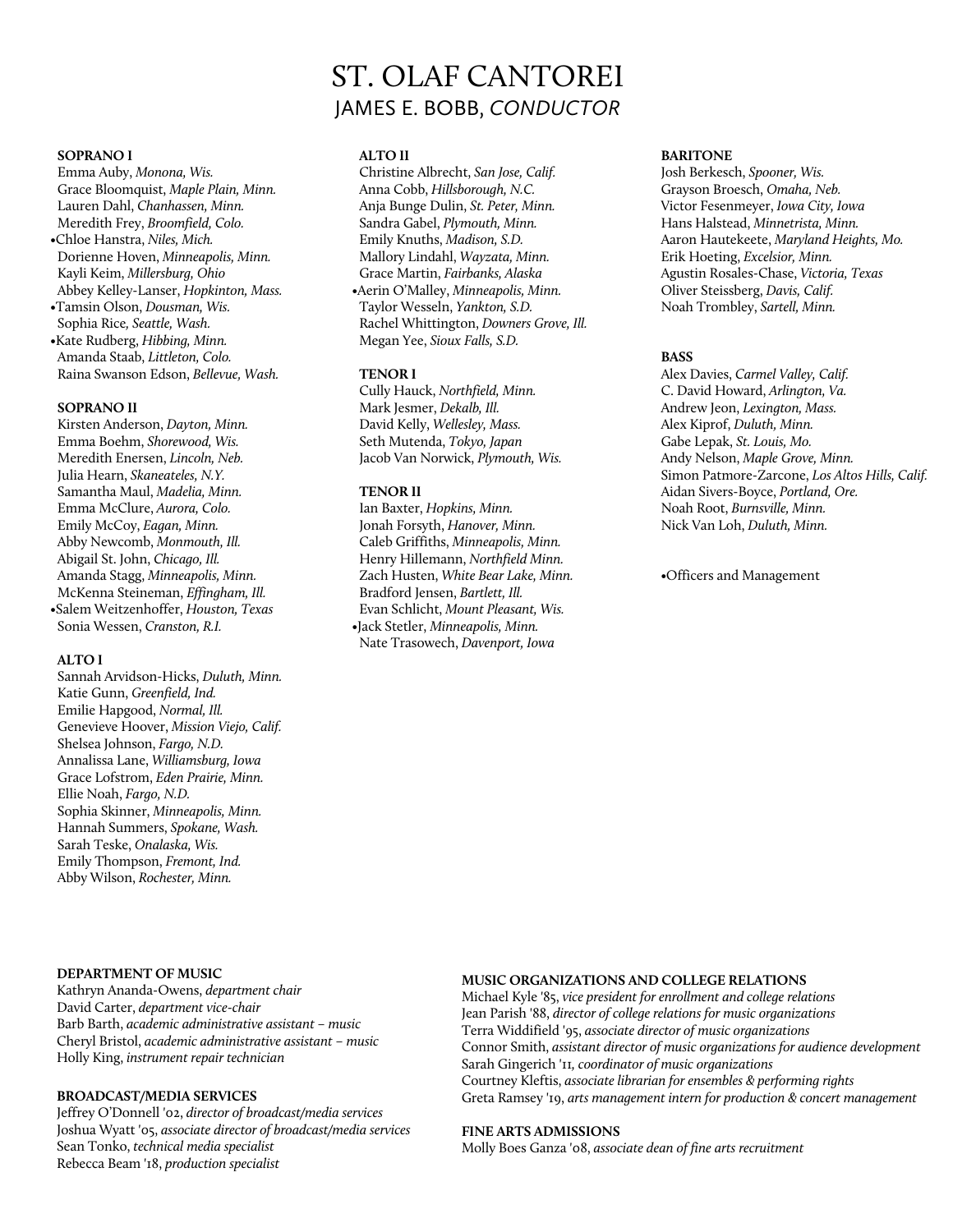## COLLEGIATE CHORALE ANTON ARMSTRONG *'*78, *CONDUCTOR* Emily Albrecht '21, *collaborative pianist and student assistant*

#### **SOPRANO I**

Rebekah Crail Elsa Harbison Cally Minner Madeline Peterson **SOPRANO II** Emma Gambach Claire Hanson Jessica Neppl Monica Neuok Anna Olson Izzie Portoghese Alyssa Romportl Clare Wongwai

#### **ALTO I**

Kara Anderson Lauren Johnson Evelyn Kilty Dhesel Khando Liliana Klepeis Narumi Nobuto Emily Noye Shalabha (Anne) Sandeep Kaylyn Scourbys Wang Jiayi Anna Weirtz Greta Wohlhuter Monica Wohlhuter

#### **ALTO II**

Francesca Bester Arissa Lewis Sophia Davies Catie Rhodes

## VIKING CHORUS TESFA WONDEMAGEGNEHU, *CONDUCTOR*

Lacy Williams '21, *student assistant*

#### **TENOR I**

Parker Barrette, *Lisle, Ill.* William Fecko, *State College, Pa.* Clay Hawkins, *Foster City, Calif.* Cameron Hubbard, *Bartlett, Tenn.* Khanshi Khang, *St. Paul, Minn.* Marley Lagares, *Bellingham, Wash.* Aaron Looney, *Bridgewater, Va.* Paul Moris, *White Bear Lake, Minn.* Jeremiah Weber, *Sartell, Minn.*

#### **TENOR II**

Ian Black, *St. Paul, Minn.* Zachary Brumbaugh, *Evansville, Wis.* Mitchell Caponigro, *South Bend, Ind.* Julian Colville, *Ipswich, Mass.* Devyn Fernholz, *Madison, Minn.* Karsten Johnson, *Chanhassen, Minn.* •Thomas Krueger, *Lakeville, Minn.* Andreas Lin, *Shanghai, China* Juntao (Martin) Liu, *Shanghai, China* Zane Ross, *Corvallis, Ore.* Ben Schwartz, *Tulsa, Okla.* Brent Sykes, *Chicago, Ill.* Diego Varas Rubín, *Apatzingán, Michoacán, Mexico*

#### **BASS I**

Grant Beilke, *Sioux Falls, S.D.* Elijah Culp, *Rochester, N.Y.* Galileo Dumont, *Estes Park, Colo.* Connor Fogarty, *Bismarck, N.D.* Tyler Haines, *White Bear Lake, Minn.* Piers Hanson, *Federal Way, Wash.* Teddy Holthaus, *Waukon, Iowa* Sean Rogers, *Osceola, Wis.* Asher Schreiber, *Huntington Woods, Mich.* Levi Seeman, *Austin, Minn.* Jacob Thompson, *Fremont, Ind.* Atle Wammer, *Portland, Ore.* Evan Wiebe, *Boulder, Colo.*

#### **BASS II**

•James Carlson, *St. Paul, Minn.* Henry Dissell, *Montevideo, Minn.* Jacob Halek, *Maple Grove, Minn.* Lucas Jindra, *Beverly, Mass.* Matthew Kompelien, *Edina, Minn.* Leo Libet, *Davis, Calif.* •Christopher McDonald, *Jackson, Miss.* Joah Schultz, *Mora, Minn.* Josh Sutherland, *Overland Park, Kan.* Ikaay Ugbodaga, *Lagos, Nigeria* Jesse Wiemer-Hastings, *Geneva, Ill.*

•Officers and Management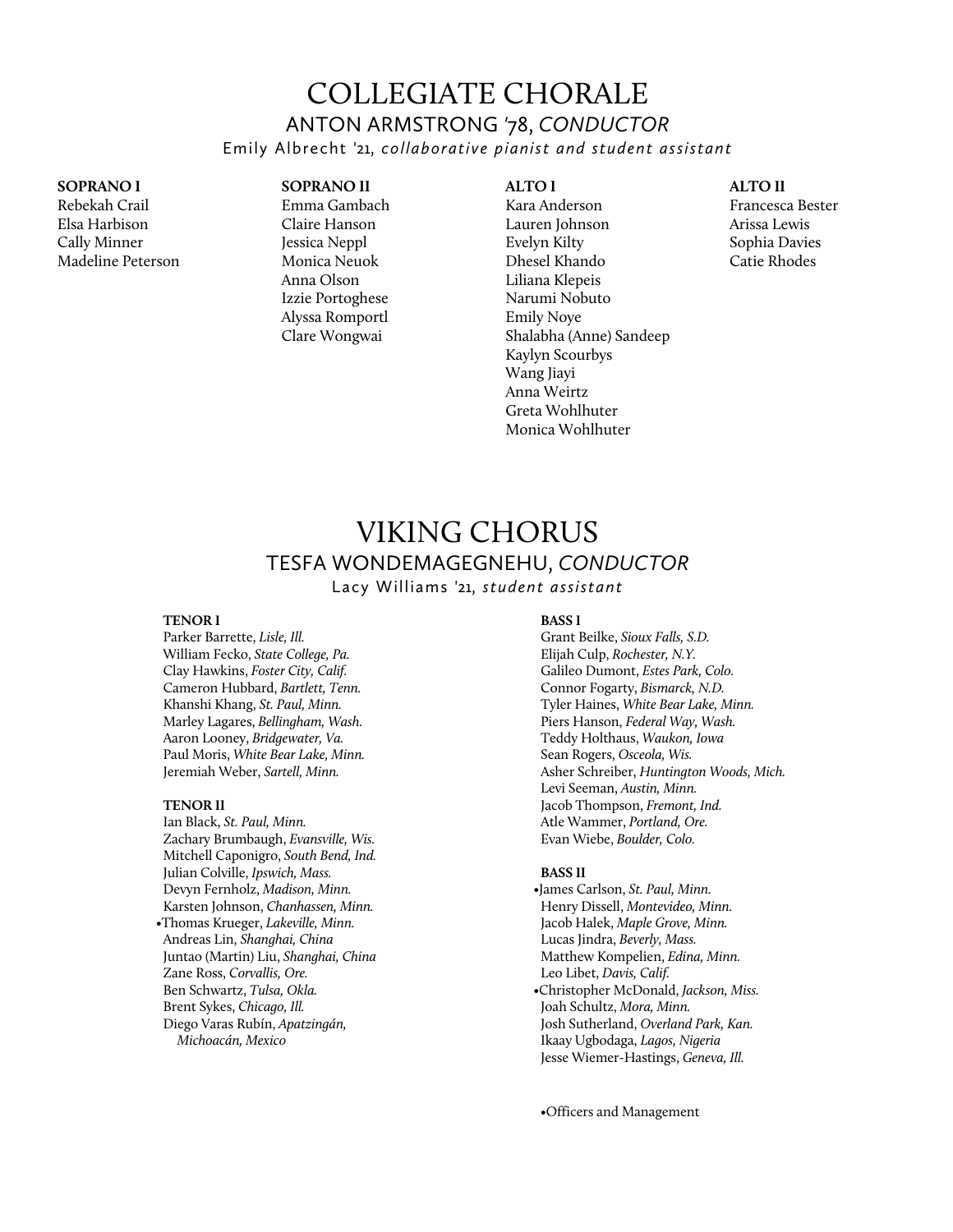## ST. OLAF CHAPEL CHOIR TESFA WONDEMAGEGNEHU, *CONDUCTOR*

#### **SOPRANO I**

Zoë García, *Davis, Calif.* Eleanor Hinchcliffe, *Austin, Minn.* Katherine McCord, *Hastings, Minn.* Temidayo Ogunmodede, *Maple Grove, Minn.* Annie Packard, *Weston, Mass.* Akinna Tyler, *Maple Grove, Minn.* •Lacy Williams, *Kansas City, Mo.*

#### **SOPRANO II**

Marley Anderson, *St. Michael, Minn.* India Bock, *Seattle, Wash.* Jessie Camp, *St. Michael, Minn.* Danielle Croll, *Washburn, Wis.* •Gabbie Holtzman, *Cedar Falls, Iowa* Olivia Inberg, *Magnolia, Texas* •Emma Jenks, *Andover, Minn.*

Kylie Landa, *Excelsior, Minn.* Miranda Lentz, *Pearl City, Hawaii* Shelby Louk, *Lafayette, Ind.* Amelia Podolny, *St. Paul. Minn.* Alexa Sorensen, *Eagan, Minn.* Rachel Wyffels, *Plymouth, Minn.*

#### **ALTO I**

Holly Beck, *Davenport, Iowa* Leah Berdahl, *Sioux Falls, S.D.* Maria Coughlan, *St. Paul, Minn.* Ruby Erickson, *Fayetteville, Ark.* Maani Ekka, *Ham Lake, Minn.* Lauren Flory, *Cedar Rapids, Iowa* Solveig Gordon, *North Mankato, Minn.* Emily Hensley, *St. Paul, Minn.* Maycee Klein, *Ortonville, Minn.* Siri Lindell, *Northfield, Minn.* Grace Lindmark, *St. Paul, Minn.* Hannah Lyons, *Des Moines, Iowa* Audrey Mitchell, *Minneapolis, Minn.* Julia Moss, *Irvington, N.Y.* Zoe Parish, *St. Paul, Minn.* Cecelia Schurke, *Maplewood, Minn.* Claire Walsh, *St. Paul, Minn.*

#### **ALTO II**

Kiernan Bartlett, *Arlington, Va.* Synneva Bratland, *Northfield, Minn.* Katie Brinkman, *Lincoln, Neb.* Cecilia Dean, *Albuquerque, N.M.* Daniel Haakenson, *Minneapolis, Minn.* Mariska Gurath, *Sioux Falls, S.D.* Ashlyn May, *Gravois Mills, Mo.* Tess McCarty, *Austin, Texas* Sophia Singleton, *Houston, Texas* Grace Peacore, *Pasadena, Calif.* Kylie Poxon, *Hopkins, Minn.* Julia Reed, *Eden Prairie, Minn.* Haley Rogers, *St. Michael, Minn.* Jorie Van Nest, *Groton, Mass.* Nina Vang, *Shoreview, Minn.* Alexandra Young, *Omaha, Neb.*

#### **TENOR I**

Tristan Hall, *Littleton, Colo.* Sam Ivory, *Grand Rapids, Mich.* David Johnson, *Stillwater, Minn.* Collin Roes, *Onalaska, Wis.*

#### **TENOR II**

Gabe Fergus, *Fort Worth, Texas* Thomas Garcia, *Phoenix, Ariz.* Juan-Pablo Guillen, *Columbia Heights, Minn.* Seaver Kremer, *Minneapolis, Minn.*

Jarrett Krouss, *Minnetonka, Minn.* Seng Lor, *St. Paul, Minn.* Levi Scott, *Sioux Falls, S.D.*

#### **BARITONE**

Lars Askegaard, *Eden Prairie, Minn.* Graham Beech, *Minneapolis, Minn.* Tim Blinnikov, *St. Cloud, Minn.* Thomas Bryant, *Golden Valley, Minn.* Ben Carter, *Rosemount, Minn.* Thomas Clark, *Hopkins, Minn.* Theo Duncan, *Grand Rapids, Mich.* Sam Harris, *St. Paul, Minn.* Eric Heffelfinger, *St. Paul, Minn.* Zack Holmes, *Falls Church, Va.* James Faulkner, *Edgewood, Ky.* Seth Johnson, *Chanhassen, Minn.* Davis Moore, *Worthington, Minn.* •Jonah O'Bert, *St. Paul, Minn.*

John Reynolds, *St. Paul, Minn.* Quinn Truax, *Rochester, Minn.* Bjorn Vogen, *River Forest, Ill.*

#### **BASS**

Max Clifford, *Golden Valley, Minn.* Ben Cumpton, *Niles, Ill.* Alex Ewald, *Minnetonka, Minn.* Roan Findley, *Sycamore, Ill.* Jake Gesell, *Hartland, Wis.* Sean Griswold, *San Clemente, Calif.* Jack Hackenmueller, *Sartell, Minn.* Adam Hecker, *Edina, Minn.* Peter Hoffman, *Walla Walla, Wash.* Aryaman Manish Joshi, *Mumbai, India* Colin Lang, *Boxborough, Mass.*  Julian Malaby, *Altadena, Calif.* Erik Moe, *Mora, Minn.* Matthew Rice, *Friday Harbor, Wash.* Noah Tibben-Lembke, *Reno, Nev.*

•Officers and Management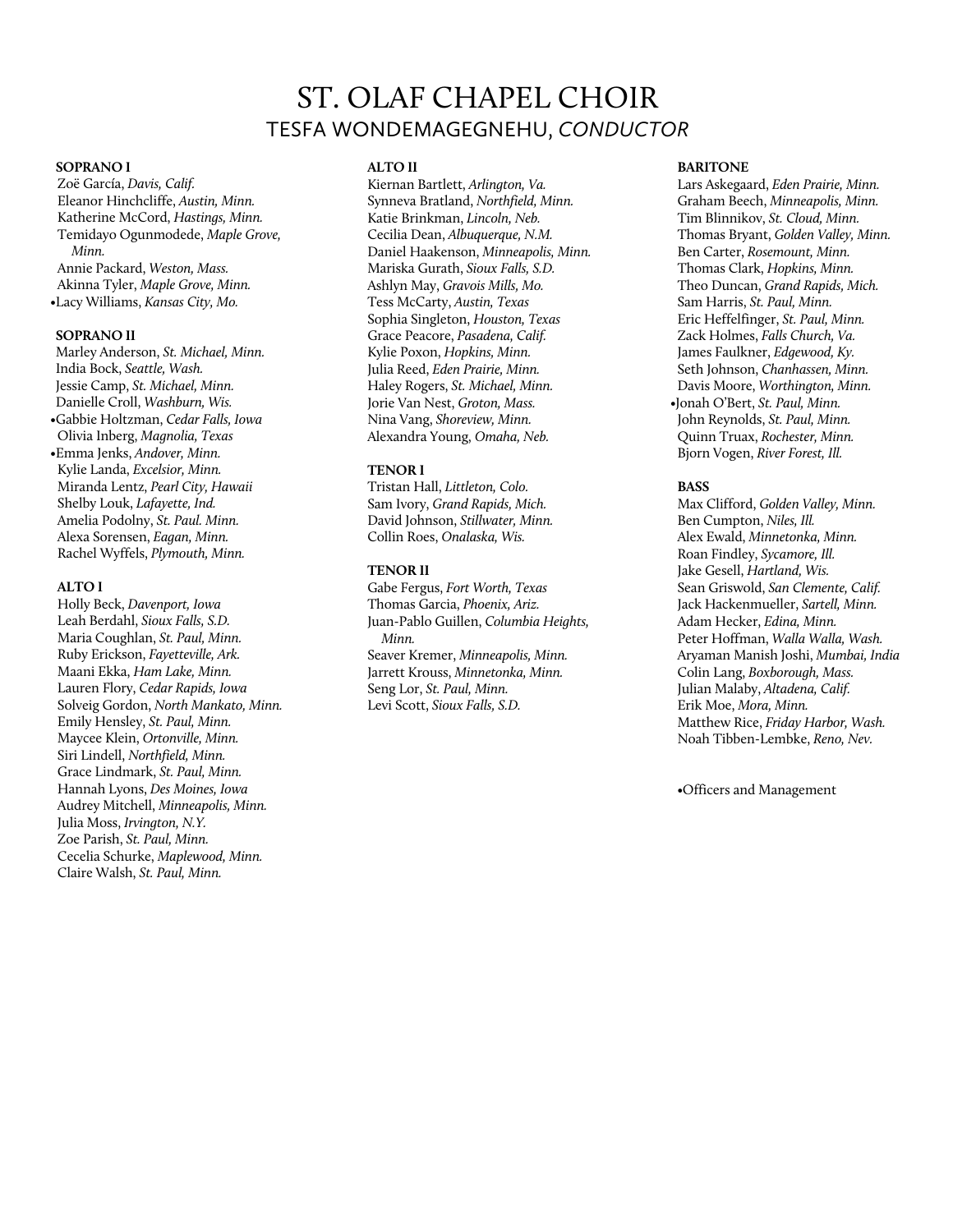## MANITOU SINGERS THEREES TKACH HIBBARD, *CONDUCTOR* Maddie Smoot '22, *student assistant* | Elsa Buck '22, *collaborative pianist*

#### **SOPRANO I**

Sierra Bouchard, *Mundelein, Ill.* \*Rachel Dumont, *Brunswick, Maine* Brooke Edberg, *Columbia Heights, Minn.* Claire Egesdal, *Minneapolis, Minn.* \*Abigail Engbrecht, *Faribault, Minn.* Mary Fangman, *Portsmouth, R.I.* \*Ruth Hailey, *Forest Grove, Ore.* Lydia Hill, *Ankeny, Iowa* Kathleen Hoiriis, *Minnetonka, Minn.* Christina Lihnakevic, *Farmington, Minn.* Emily Mulhern, *Minneapolis, Minn.* •Isabella Myers, *La Grange Park, Ill.* Joanna Perez, *Houston, Texas* Elena Pierson, *North Oaks, Minn.* Mia Poletti, *Carmel, Calif.* Hannah Remsburg, *Concord, N.C.* Lily Scott, *West Point, N.Y.* Alyssa Vue, *Lino Lakes, Minn.* Julia Zaepfel, *St Paul, Minn.*

#### **SOPRANO II**

Lucy Chambers, *Orlando, Fla.* \*Taylor Dirks, *DeKalb, Ill.* Emily Domres, *Sartell, Minn.* Grace Dorsey, *Lake Tomahawk, Wis.* Katie Engeldinger, *St. Peter, Minn.* Caroline Geer, *Northville, Mich.* \*Abigail Johnson, *Santa Monica, Calif.* Aleah Keske, *Coon Rapids, Minn.* Karla Kroschel*, Lake Elmo, Minn.* \*Sophia Kushner, *Columbus, Ohio* Megan Lu, *Overland Park, Kan.* Alyssa Medin, *Newton, Mass.* Caterina Morales, *Lonsdale, Minn.* Paulina Morera Quesada, *San Carlos, Costa Rica* Hannah Richey, *Seattle, Wash.* Alison Seaton, *Weybridge, Vt.* •Ruhama Solomon, *Apple Valley, Minn.* Alia Van Lith, *Brookfield, Wis.* \*Meredith Wallace, *New York, N.Y.* Ilsa Weigel, *Bellevue, Wash.* Darby Wilson, *Virginia Beach, Va.* Katherine Woods, *Grand Rapids, Mich.*

### **ALTO I**

Madeline Bailey, *Ashby, Minn.* Swetha Bellam, *Danville, Calif.* Miriam Clapp, *Chicago, Ill.* Kimberly Crosby, *Milwaukee, Wis.* Nora Graf, *St. Paul, Minn.* •Madeline Haase, *Woodbury, Minn.* Emma Onate, *Chicago, Ill.* \*Hannah Paulson, *Woodstock, Ill.* Alexys Sayegh, *Corona, Calif.* Abbey Scott, *Laurel, Mont.* \*Emma Silvestri, *Lawrence, Kan.* Sabina Smith, *Poulsbo, Wash.* Tove Trelstad-Larsen, *Tacoma, Wash.* \*Veronica White, *Dallas, Texas*

#### **ALTO II**

•Briar Bell, *Helena, Mont.* Laila Franklin, *Barrington, Ill.* Freya Gordon, *North Mankato, Minn.* \*Caroline Juhl, *Prior Lake, Minn.* Kayla Kroschel, *Lake Elmo, Minn.* Elisabeth Miller, *Minneapolis, Minn.* Lily Mitzel, *St. Paul, Minn.* Maleah Upton, *Tillamook, Ore.*

•Officers and Management \*Section Leaders